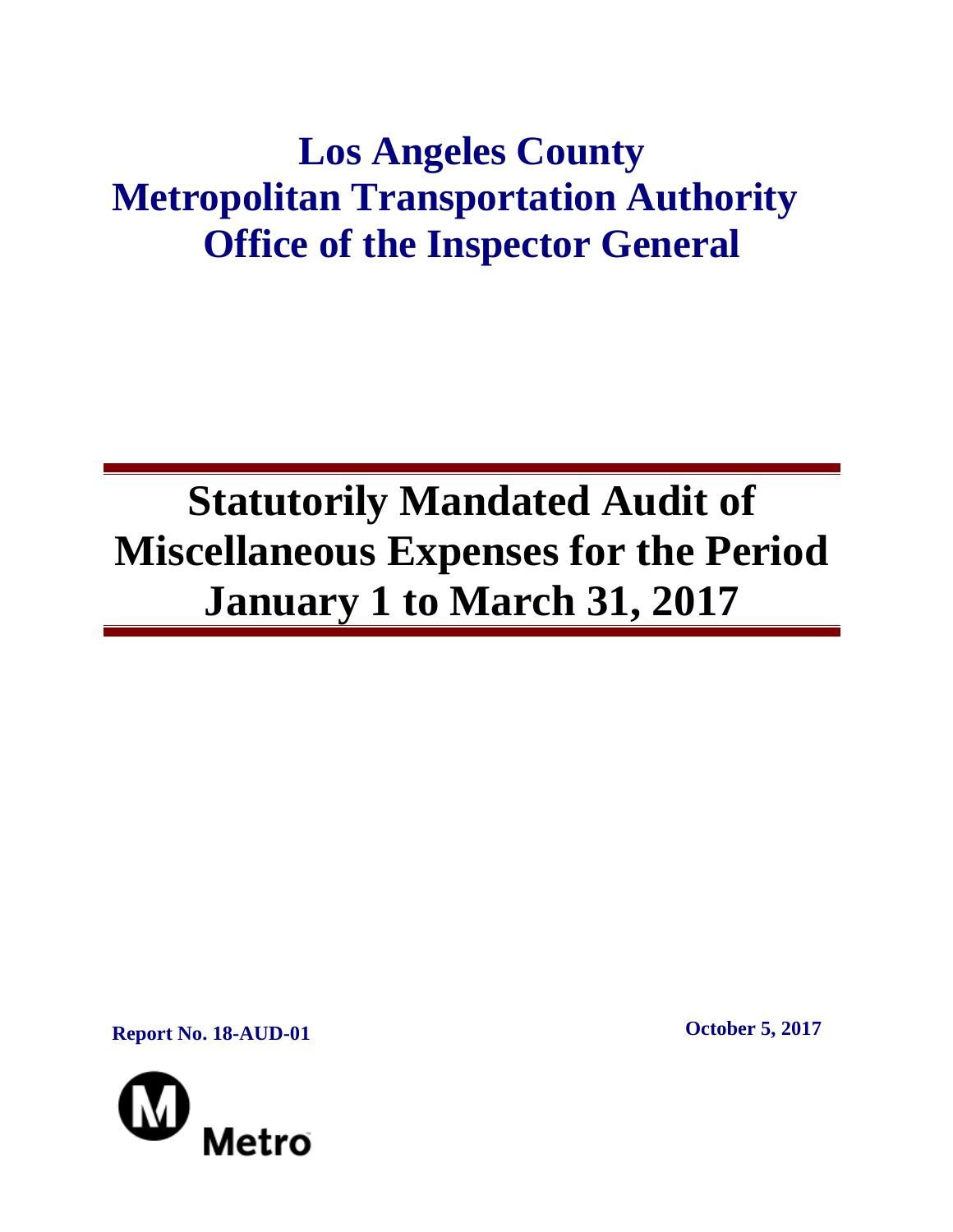## TABLE OF CONTENTS

## **Page**

| A. Separate Account Was Not Established for Business Interruption Fund Expenses. | 2 |
|----------------------------------------------------------------------------------|---|
|                                                                                  |   |
|                                                                                  |   |
|                                                                                  |   |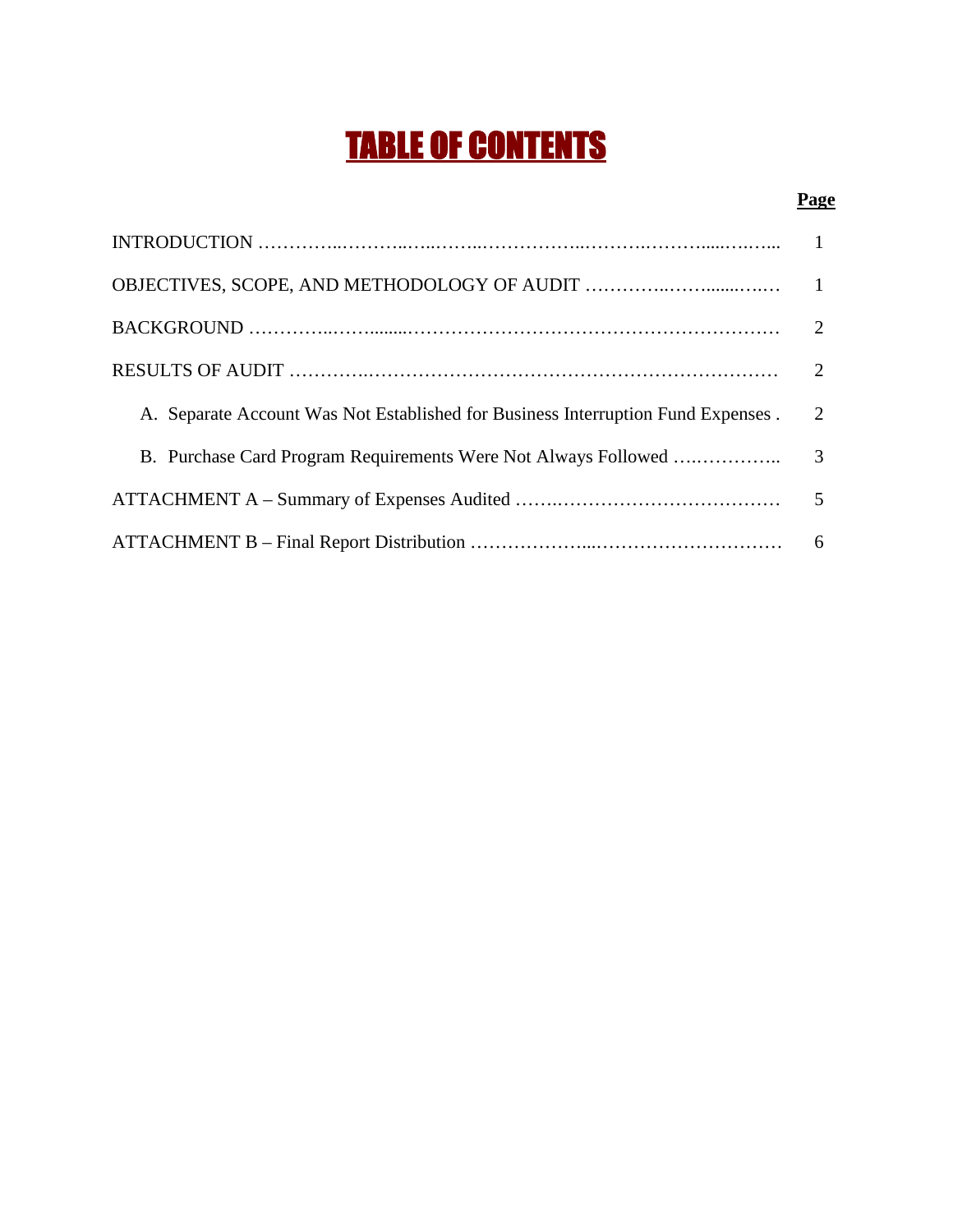



- DATE: October 5, 2017
- TO: Board of Directors Chief Executive Officer
- FROM: Yvonne Zheng, Senior Manager, Audit

SUBJECT: Statutorily Mandated Audit of Miscellaneous Expenses For the Period January 1 to March 31, 2017, Report No. 18-AUD-01

## INTRODUCTION

The Office of the Inspector General (OIG) performed the statutorily mandated audit of miscellaneous expenses for the period January 1 to March 31, 2017.

This audit was performed pursuan<sup>t</sup> to California Public Utilities Code section 130051.28(b) which requires that the Inspector General repor<sup>t</sup> to the Los Angeles County Metropolitan Transportation Authority (Metro) Board of Directors on miscellaneous expenses including travel, training, meals, private club dues, and membership fees.

Our audit found that the amounts incurred for the 31 statistically sampled expenses were supported by invoices or receipts. However, we found that (a) there was insufficient transparency of large, recurring Business Interruption Fund expenses, and (b) two cardholders did not always follow the Purchase Card Program guidelines and restrictions.

## OBJECTIVES, SCOPE, AND METHODOLOGY Of AUDIT

The objectives of the audit were to determine whether miscellaneous expenses incurred were:

- Reasonable and in accordance with Metro policies and procedures;
- Adequately supported by receipts, proper approvals, and other appropriate documentation; and
- Charged to the appropriate account as defined in the Metro Chart of Accounts.

To achieve the audit objectives, we performed the following procedures:

- Reviewed Metro policies on Travel and Business Expenses (FIN-14), Purchase Card Program, and Check Request (ACC-01).
- Interviewed personnel in the Accounting Department to obtain an understanding of the processes for paying expenses.
- Contacted the Purchase Card Program Administrator regarding policies and rules.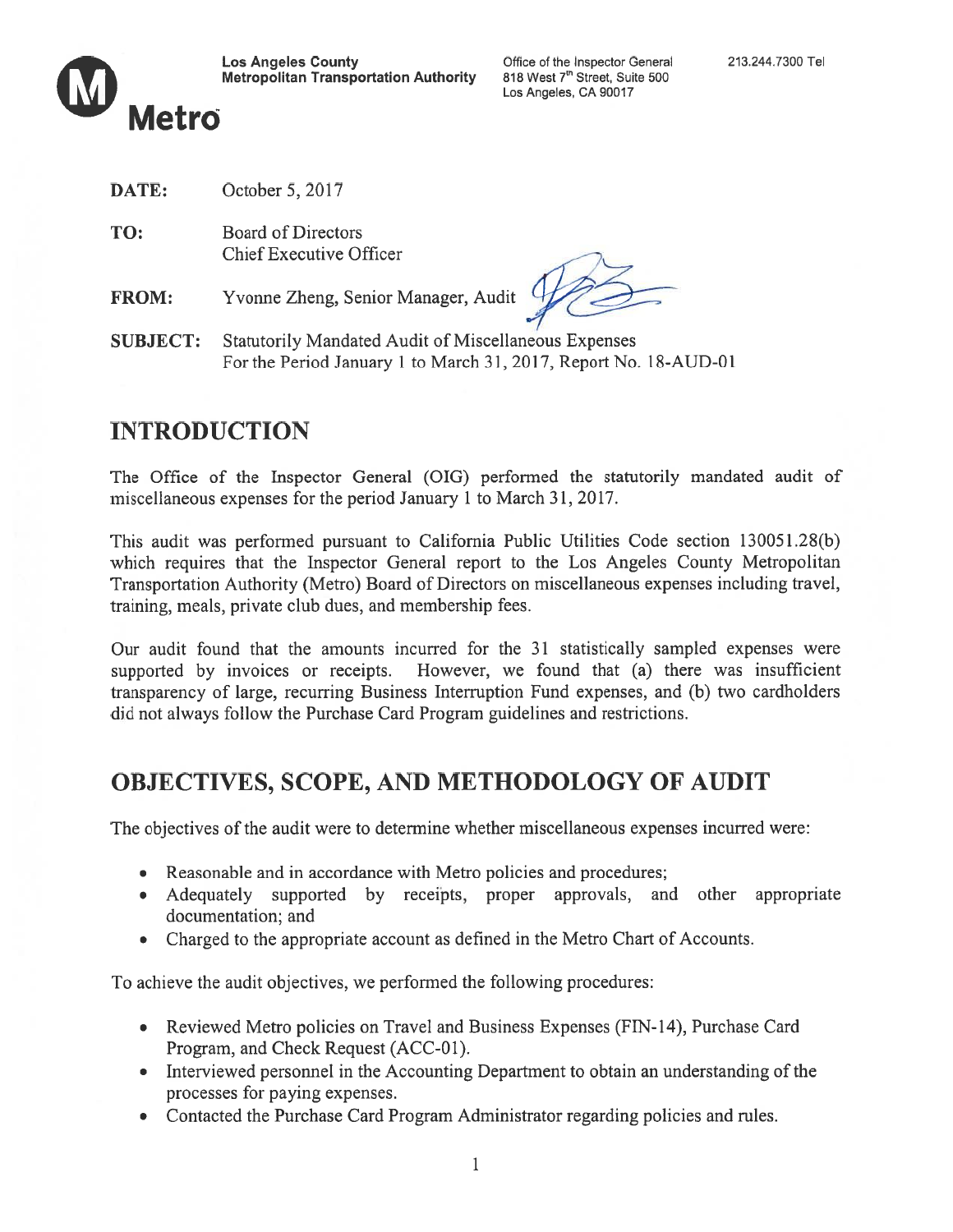## **Statutorily Mandated Audit of Miscellaneous Expenses For the Period January 1 to March 31, 2017**

#### **Office of the Inspector General <b>Report No. 18-AUD-01**

- Discussed business travel related issues with Travel Program Coordinator.
- Reviewed Metro's Chart of Accounts.
- Examined supporting documents for payments to determine whether proper approvals were obtained, expenses were justified, and required supporting documentation was submitted.
- Reviewed a statistical sample of all expenses and supporting documents such as receipts, monthly Purchase Card Logs, Travel and Business Expense (T&BE) Reports, Travel Request/Authorization Forms, monthly purchase card statements, and other financial documents.

This audit was conducted in accordance with Generally Accepted Government Auditing Standards. Those standards require that we plan and perform the audit to obtain sufficient, appropriate evidence to provide a reasonable basis for our findings and conclusions based on the audit objectives. We believe that the evidence obtained provides a reasonable basis for our findings and conclusions according to the audit objectives.

Metro's miscellaneous expenses for the period January 1 to March 31, 2017, totaled \$2,820,449<sup>1</sup> (see Attachment A). We reviewed a statistical sample of 31 randomly selected expenses totaling \$275,485 (see Attachment A).

## **BACKGROUND**

Metro uses three options to pay miscellaneous expenses: (1) Metro's Purchase Cards, (2) employee reimbursement through Travel and Business Expense reports, and (3) Check Requests. Each option has its own applicable policies, procedures, or guidelines. The Accounts Payable Section in the Accounting Department is responsible for the accurate and timely processing of payments for these expenses.

## **RESULTS OF AUDIT**

#### **A. Separate Account Was Not Established for Business Interruption Fund Expenses.**

We found that large, recurring Business Interruption Fund (BIF) expenses were recorded in the Account 50999, "Misc. – Expenses-Others," which is typically used for infrequent, small, and/or non-reoccurring expenses that do not fit other accounts. The definition in Metro's Descriptive Chart of Accounts states that account 50999 is for "miscellaneous expenses incurred that cannot be classified under Accounts 50901 to 50940…"

<sup>&</sup>lt;sup>1</sup> These totals do not include transactions that were \$200 or less, credit amounts, and transactions incurred by the OIG or the Ethics Department.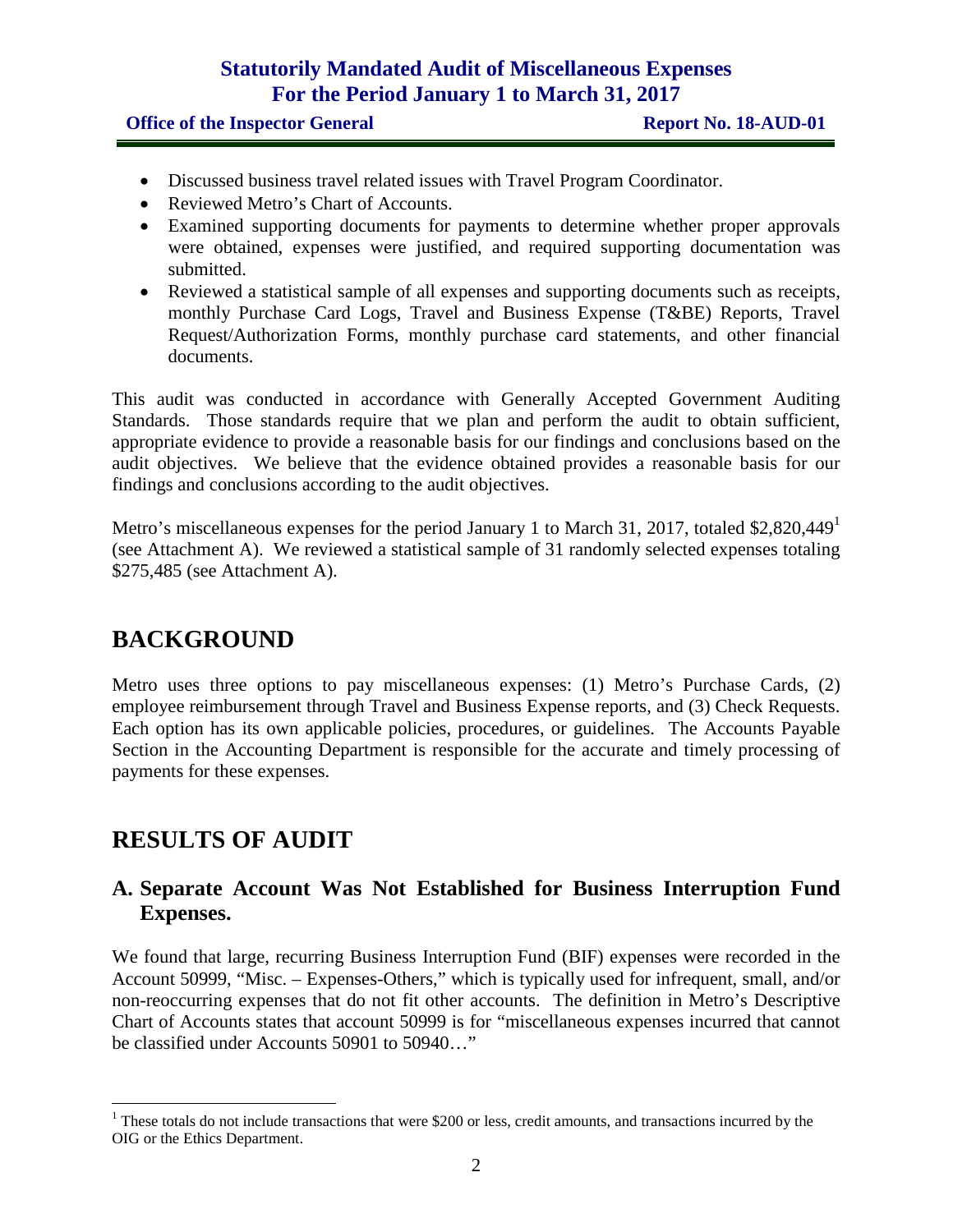### **Statutorily Mandated Audit of Miscellaneous Expenses For the Period January 1 to March 31, 2017**

**Office of the Inspector General <b>Report No. 18-AUD-01** 

In 2014, the Metro Board established the BIF for mitigating the financial impact of rail construction on small businesses by awarding grants to help these businesses continue to thrive throughout construction and post construction. The annual estimate for BIF payments is \$10 million. Since the inception of this program, the Accounting Department has recorded BIF expenses in Account 50999 because a separate account had not been established for this program. In our opinion, recording large, recurring BIF expenses in Account 50999 obscures transparency of BIF program payments because Account 50999 consists of many small and/or non-reoccurring expenses.

Our review found that \$202,129 (77.3%) of the \$261,597 in Account 50999 we sampled was for BIF expenses. For the entire quarter, 9 BIF expenses totaled \$1.97 million, which accounted for 80% of the \$2.45 million charged to Account 50999.

We discussed this matter with the Accounting management. They agreed that to be more transparent, BIF expenses should have a separate account rather than being charged to Account 50999. On June 26, 2017, Accounting established a new Account, 50920, for the Business Interruption Fund, and reclassified all \$8.5 million of BIF expenses for Fiscal Year 2017 to this new account. Since Metro has taken action to address this matter, a recommendation is not included in this report.

#### **B. Purchase Card Program Requirements Were Not Always Followed.**

Our review of 31 sampled expenses including 12 Purchase Card (P-Card) transactions found that two cardholders did not always follow Program requirements.

#### **1. Purchase Cards were used to purchase food without authorization.**

Two P-Card expenses for purchasing food did not have the required authorizations on file. Both of these purchases were from the same department but made by different cardholders. One expense totaling \$495.30 was for three separate food purchases,<sup>2</sup> and the other expense was for a single food purchase of \$644.80.

The Purchase Card Program Restrictions state that:

*"Food items may be purchased if there is an advanced approval from Purchase Card Program in support of approved business meetings. Only the Chief of a department may issue a request in writing via inter-office memo to the Purchase Card Program requesting the use of a PCard to purchase food."*

Our review did not find the required advance approvals for the two food purchases reviewed. We asked the two cardholders to provide us copies of the authorizations to purchase food using their P-Card. They provided copies of outdated documents, which they believed were still valid:

 $2^{2}$  For recording purposes, Accounting compiles all lines (purchases) with the same accounting citation (fund, cost center, account, and project) into one expense for that month.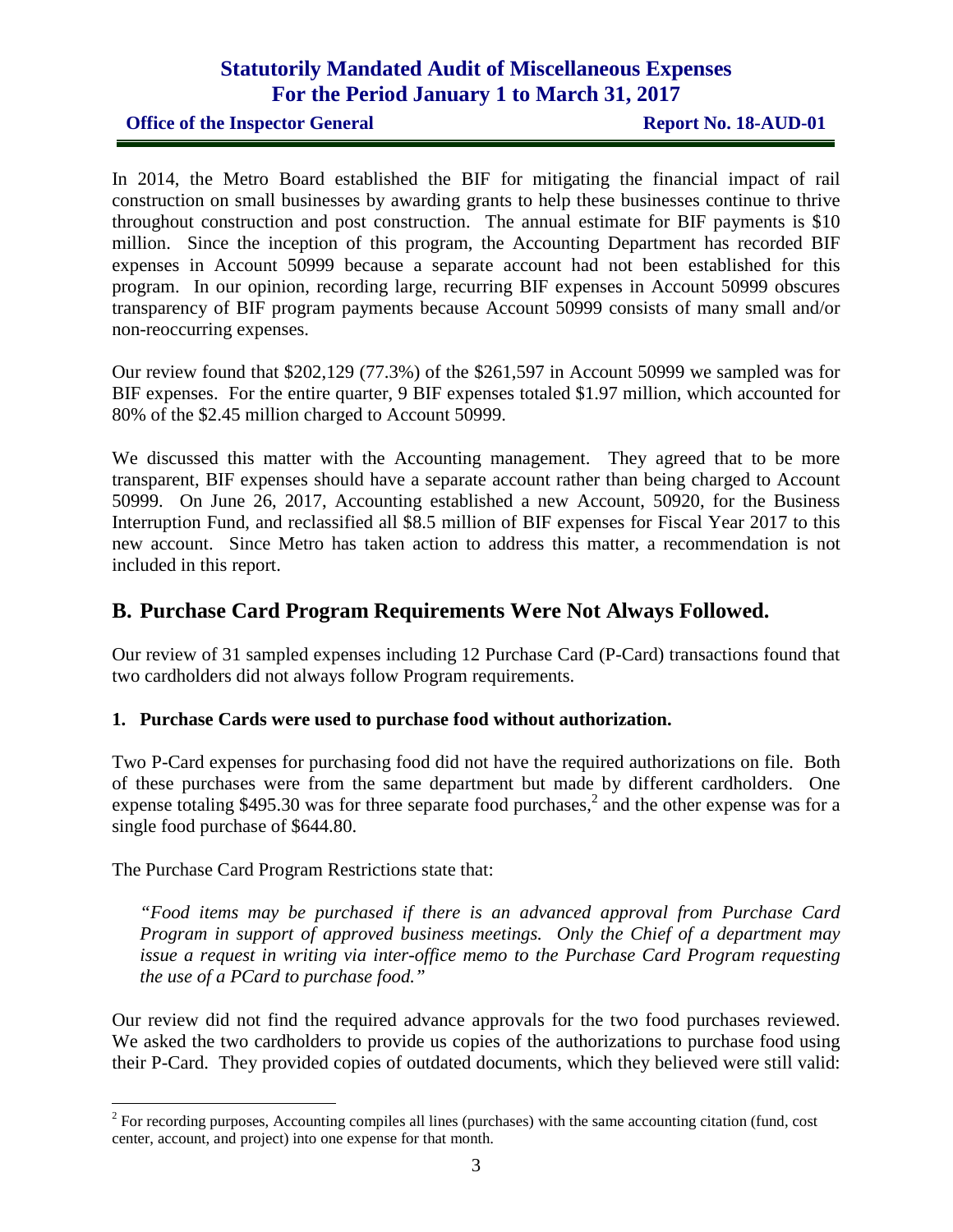## **Statutorily Mandated Audit of Miscellaneous Expenses For the Period January 1 to March 31, 2017**

**Office of the Inspector General <b>Report No. 18-AUD-01** 

one was 2 years old and the other was 5 years old. A P-Card Program manager disagreed that the prior authorizations were still valid and said all authorizations must clearly state that they are for one-time use only or have a specific expiration date. He further stated that he would ensure that future authorizations have an expiration date. We discussed this matter with the Deputy Executive Officer of the user department who said he would request an approval from the Purchase Card Program for all future food purchases. Since actions have been taken to clarify the requirement for advanced approval of food purchases, a recommendation is not included in this report.

#### **2. Monthly Purchase Card Log was not completely filled out as required.**

While we were reviewing documentation for the \$644.80 P-Card purchase discussed above, we found that the cardholder had left the Date of Purchase column blank on the Monthly Purchase Card Log. Further review found that the cardholder left the dates blank for all 25 expenses listed on this log totaling \$13,808.52. The cardholder told us that the reason for leaving the dates blank was that the dates could be found on the receipts. However, the Purchase Card Program Procedures state:

*"Monthly Purchase Card Log must be used to record all transactions, to reconcile with the Bank Statement, and to process payment authorization…All fields must be completely filled out."*

We discussed this requirement with the cardholder, who stated she would record all required information on the log in the future. Since the cardholder has agreed to correct the deficiency, a recommendation is not included in this report.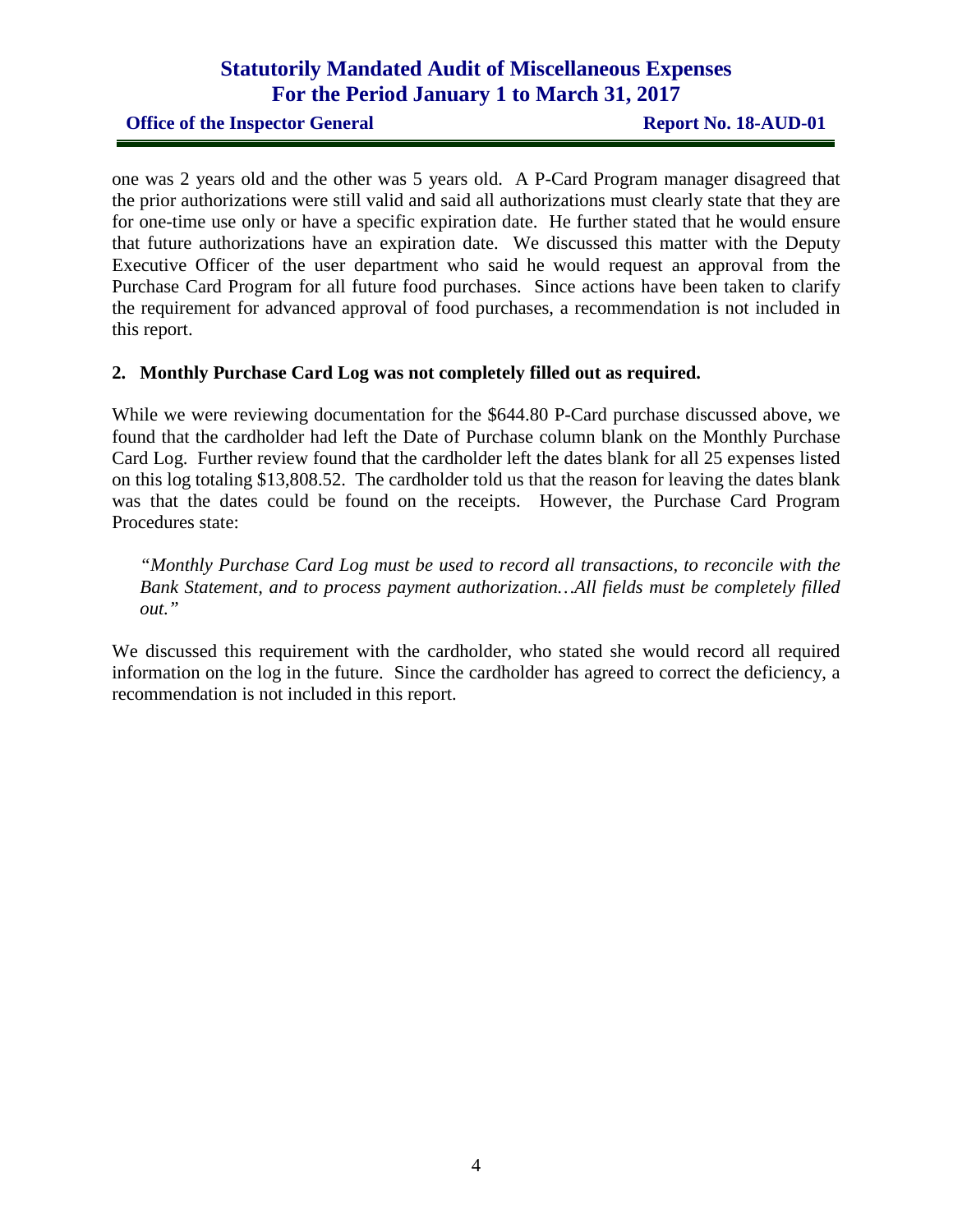| <b>Account</b> | <b>Account Description</b>                        | <b>Total</b><br><b>Amount</b> | <b>Sample</b><br><b>Amount</b> |  |
|----------------|---------------------------------------------------|-------------------------------|--------------------------------|--|
| 50213          | <b>Training Program</b>                           | $\mathbb{S}$<br>45,877        | $\mathcal{S}$<br>4,416         |  |
| 50903          | <b>Business Meals</b>                             | 44,432                        | 1,827                          |  |
| 50905          | Misc – Corporate Membership <sup>(*)</sup>        | 13,052                        | $\Omega$                       |  |
| 50908          | Employee Relocation <sup>(*)</sup>                | 30,000                        | $\overline{0}$                 |  |
| 50910          | ER Mileage / Parking $(*)$                        | 8,825                         | $\Omega$                       |  |
| 50912          | Misc – Professional Membership <sup>(*)</sup>     | 3,295                         | $\overline{0}$                 |  |
| 50914          | <b>Schedule Checkers</b>                          | 2,180                         | 423                            |  |
| 50915          | Seminar and Conference Fee                        | 97,725                        | 2,145                          |  |
| 50917          | <b>Business Travel</b>                            | 123,750                       | 5,077                          |  |
| 50930          | Employee Activities and Recreation <sup>(*)</sup> | 855                           | $\overline{0}$                 |  |
| 50999          | Other Miscellaneous Expenses                      | \$2,450,458                   | \$261,597                      |  |
|                | <b>Totals</b>                                     | <u>\$2,820,449</u>            | <u>\$275,485</u>               |  |
|                |                                                   |                               |                                |  |

For the Period from January 1, 2017 to March 31, 2017

The above amounts do not include transactions that were \$200 or less, credit adjustments, and expenses incurred by the OIG or the Ethics Department.

**Note** 

(**\***) The random selection of 31 expenses did not result in selection of an expense in this account.